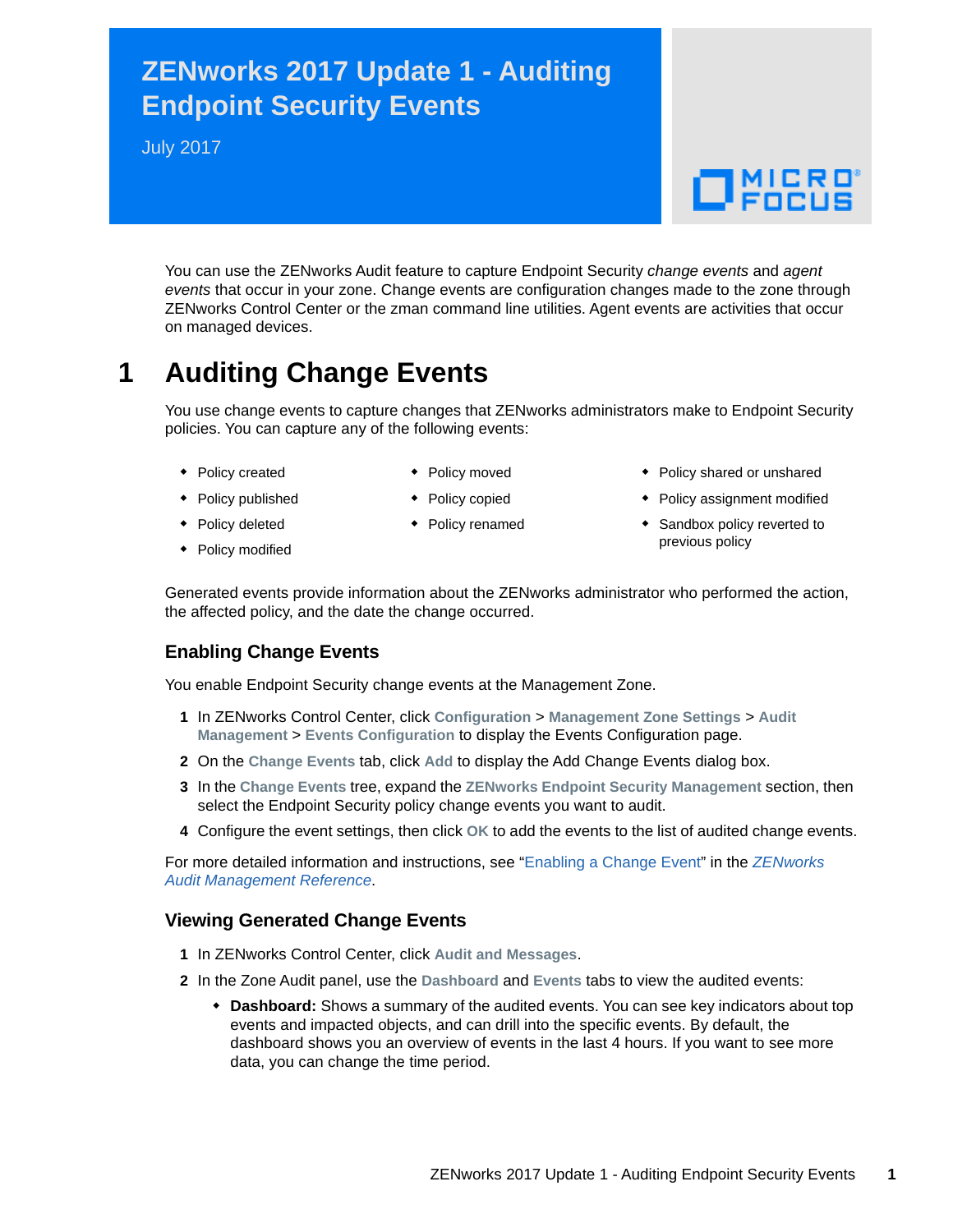**Events:** Shows the change events being audited and the generated events. You can click a generated event to see its details. By default, the list shows the events generated in the last 4 hours. If you want to see more data, you can change the time period.

For more detailed information and instructions, see ["Viewing a Generated Change Event](https://www.novell.com/documentation/zenworks2017/pdfdoc/zen_audit_management/zen_audit_management.pdf#b16qs25l)" in the *[ZENworks Audit Management Reference](https://www.novell.com/documentation/zenworks2017/pdfdoc/zen_audit_management/zen_audit_management.pdf#bookinfo)*.

## **2 Auditing Agent Events**

You use agent events to capture Endpoint Security events that occur on managed devices. You can capture any of the following events:

- Number of files copied to removable storage devices
- Details of file activity for removable storage devices
- Changes to the effective security policies
- Changes to the assigned network environment and security location

#### **Enabling Agent Events**

You enable Endpoint Security agent events at the Management Zone.

- **1** In ZENworks Control Center, click **Configuration** > **Management Zone Settings** > **Audit Management** > **Events Configuration** to display the Events Configuration page.
- **2** Click the Agent Events tab, then click **Add** to display the Add Change Events dialog box.
- **3** In the **Agent Events** tree, expand the **ZENworks Endpoint Security Management** section, then select the agent events you want to audit.
- **4** Configure the event settings, then click **OK** to add the events to the list of audited agent events.

For more detailed information and instructions, see ["Enabling a Change Event](https://www.novell.com/documentation/zenworks2017/pdfdoc/zen_audit_management/zen_audit_management.pdf#b16qrf3y)" in the *[ZENworks](https://www.novell.com/documentation/zenworks2017/pdfdoc/zen_audit_management/zen_audit_management.pdf#bookinfo)  Audit Management Reference*.

#### **Viewing Generated Agent Events**

- **1** In ZENworks Control Center, click **Audit and Messages**.
- **2** In the Zone Audit panel, use the **Dashboard** and **Events** tabs to view the audited events:
	- **Dashboard:** Shows a summary of the audited events. You can see key indicators about top events and impacted objects, and can drill into the specific events. By default, the dashboard shows you an overview of events in the last 4 hours. If you want to see more data, you can change the time period.
	- **Events:** Shows the agent events being audited and the generated events. You can click a generated event to see its details. By default, the list shows the events generated in the last 4 hours. If you want to see more data, you can change the time period.

For more detailed information and instructions, see ["Viewing a Generated Change Event](https://www.novell.com/documentation/zenworks2017/pdfdoc/zen_audit_management/zen_audit_management.pdf#b16qs25l)" in the *[ZENworks Audit Management Reference](https://www.novell.com/documentation/zenworks2017/pdfdoc/zen_audit_management/zen_audit_management.pdf#bookinfo)*.